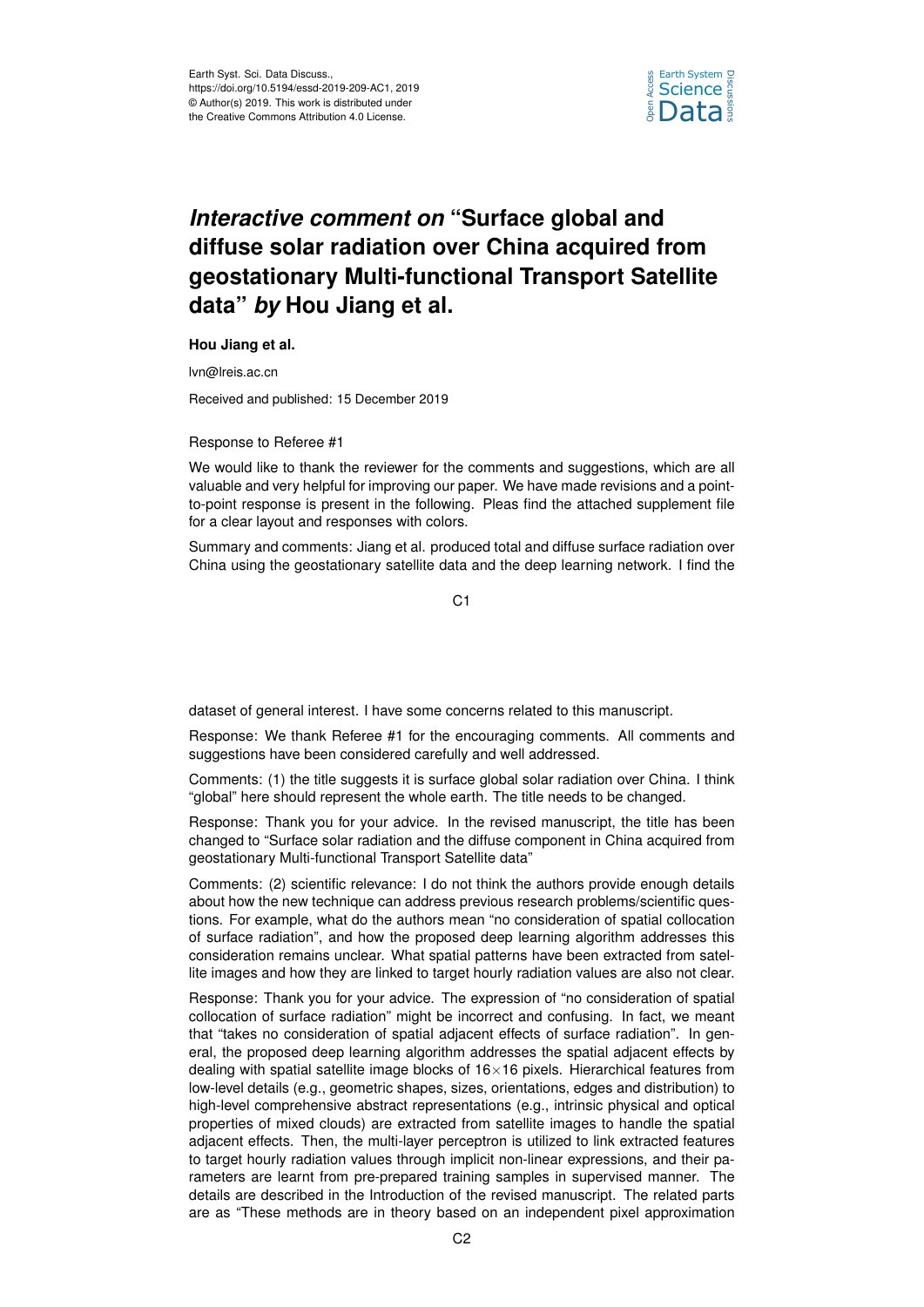which assumes a plane-parallel horizontally homogeneous cloud. Thus, surface radiation retrievals from satellite imagers are pixel-based (from point to point), in other words, only (multi-band) satellite signals corresponding to the specific ground location are used for surface radiation estimation. However, in reality this idealized situation does not always exist, or even is uncommon. For example, in the presence of broken clouds, multiple reflections and scattering events off the sides of clouds or on the surface would lead to significant horizontal photon transport (Madhavan et al. 2017; Oreopoulos et al. 2000; Schewski and Macke 2003), which makes significant differences when the spatial resolution increases to several kilometres where the surface radiation of an individual footprint under inhomogeneous clouds is relevant to multiple adjacent satellite pixels (Huang et al. 2019). In fact, large biases and uncertainties occur frequently under broken clouds when comparing current high-resolution surface radiation products to quality-controlled ground observations (Deneke et al. 2009; Huang et al. 2016)." Therefore, it seems that area-to-point retrievals are the optimal solutions. From this point of view, a practical effort has been made in our previous works, where a hybrid deep network mainly consisting of convolutional neural network (CNN) blocks and multi-layer perceptron (MLP) is built to retrieve hourly GSR/DIF from geostationary satellite data (Jiang et al. 2019). The CNN blocks takes image blocks as inputs thereby allowing for identical treatment of adjacent satellite pixels, and are further stacked to construct deep residual structure to extract hierarchical features from low-level details (e.g., geometric shapes, sizes, orientations, edges and distribution) to high-level comprehensive abstract representations (e.g., intrinsic physical and optical properties of mixed clouds). It is believed that such hierarchical architecture of spatial features can fully expose the scattering effects, absorption effects as well as their interactions in the atmosphere, thus can be considered as substitutes for various input parameters representing atmospheric state in radiative transfer models. The MLP is utilized to link extracted features of CNN and additional auxiliary information defining the state in time and space to target measurements of hourly surface radiation through implicit nonlinear expressions, whose parameters are learnt from pre-prepared training samples

C3

in supervised manner. The deep network is demonstrated to be effective in handling spatial adjacent effects and simulating complicated radiative transfer processes, and successful in achieving superior accuracy of GSR estimates."

Comments: The introduction gives an impression that the dataset is probably "overproduced" with no clear clue that how these datasets will be used specifically. Although they first paragraph in the introduction mentioned some possible applications of these datasets, further digging of these literatures would tell you the produced dataset here would be useless. I would suggest the authors further clearly identify, for example, how diffuse radiation are being used to forecast crop yield (if there is a crop model uses it, please name it), and how diffuse radiation are being used to simulate carbon dynamics (if there are Earth system models requiring these datasets, please list them in the paper) or any other specific applications that use this type of datasets either partly or over the whole part of China (rather than talk them general). Based on current descriptions, I think the produced datasets would be useless.

Response: Thank you for your advice. More specific models (e.g., JULES, FöBAAR, YIBs, SWAP) and applications (e.g., modelling radiation-use efficiency of wheat, early yield assessment of soybean, wheat and sunflower) have been added into the first paragraph of the revised Introduction. The related parts are as follows: "The explicit knowledge on DIF is urgently required to assess its effects on plant productivity and carbon dynamics of terrestrial ecosystems that has become a popular issue in the field of ecology and environmental sciences (Gu et al. 2002; Mercado et al. 2009; Zhang et al. 2011; Zhang et al. 2017). For instance, downward direct and diffuse radiation at the surface are necessary inputs for JULES land-surface scheme and canopy radiationphotosynthesis scheme to account for effects of diffuse radiation on sunlit and shaded photosynthesis thus impact on global primary production (Mercado et al. 2009) and land carbon sink (Rap et al. 2018), and also used to calculate photosynthetic photon flux density in the Forest Biomass, Assimilation, Allocation, and Respiration (FöBAAR) model for the purpose of simulating forest carbon cycle (Lee et al. 2018). The per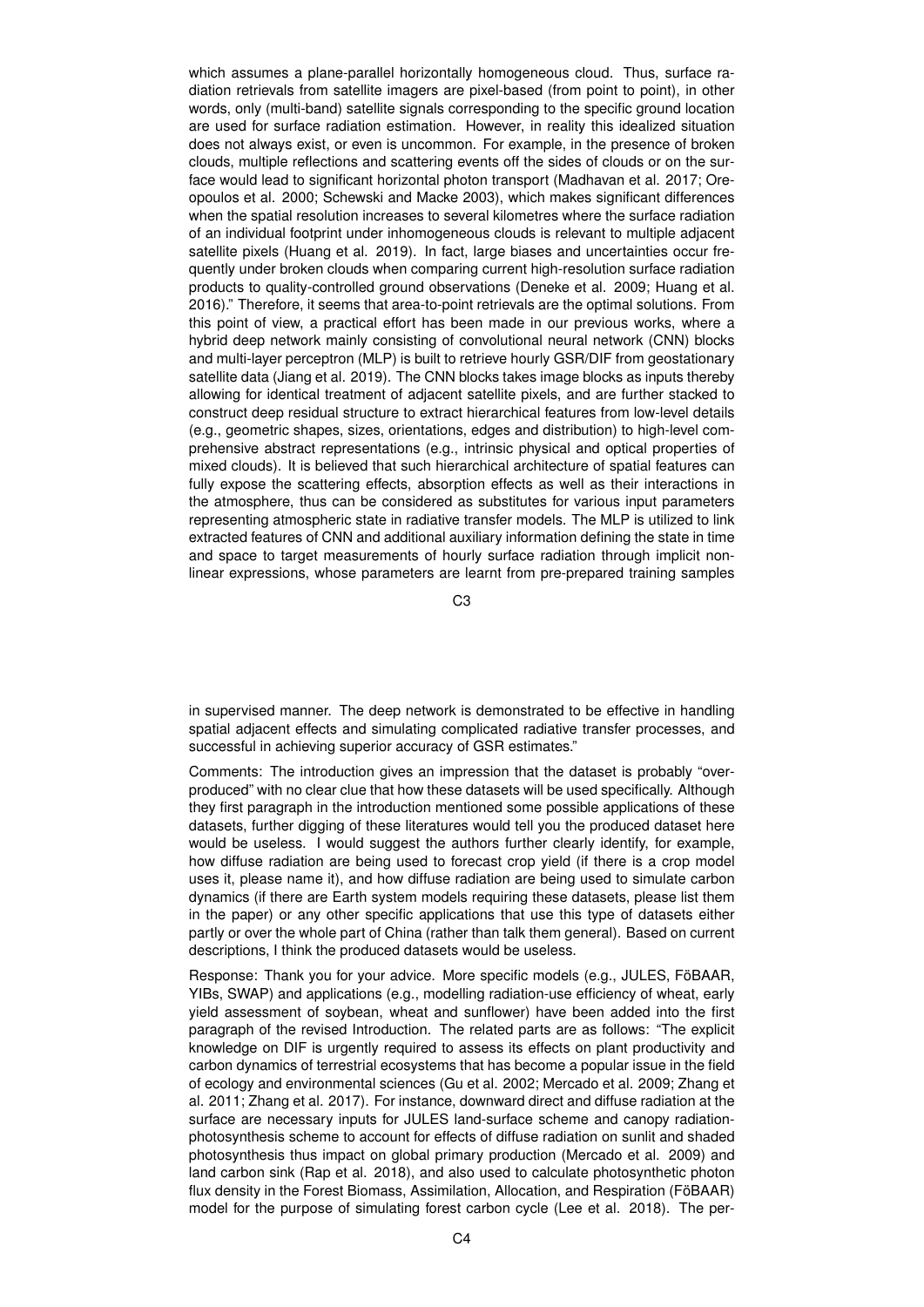turbations in diffuse solar radiation are needed to be quantified when using the Yale Interactive terrestrial Biosphere (YIBs) model to estimate the response of global carbon cycle to fire pollutions (Yue and Unger 2018). It also proves that satellite-based radiation data improve the performance of Soil Water Atmosphere Plant (SWAP) model during crop yield estimation (Mokhtari et al. 2018). Besides, the partitioning of diffuse and direct solar radiation as well as their diurnal variations are essential for modelling radiation-use efficiency of wheat during its vegetative phase (Choudhury 2000) and the early assessment of crop (i.e., soybean, wheat and sunflower) yield on a daily or shorter basis (Holzman et al. 2018)."

Comments: (3) Methods and Comparisons with other products: I think throughout the manuscript, there is no scientific explanation that why we should correlate satellite images of five bands with total/diffuse solar radiation (I think the author also need to provide a definition in this manuscript what exactly data they are providing). I believe what you mean solar radiation here should be the integration of radiation over the whole wavelength rather just a few wavelengths.

Response: Thank you for your advice. In fact, we directly link the satellite signals of visible channel to target shortwave solar radiation provided by ground measurements, without integration of radiation over different wavelengths. The utilization of other channels such as IR1-4 might add useful information about water vapor, cloud temperature etc. for final radiation estimation, but to assure the cross-sensor applications, only the visible channel of MTSAT data are used as it is available for almost all satellite images. We have made it clear in the revised manuscript. The explanation is given in Section 2.1 as "The original MTSAT-1R satellite images are resampled to so-called hourly GAME products with a resolution of 1/20◦ , which is freely accessible at http://weather.is.kochi-u.ac.jp/ (last accessed: 10 Dec., 2019). Herein, only the visible channel is used for the inference of shortwave or diffuse solar radiation provided by ground measurements." and also in Section 2.2 as "In addition, for the convenience of cross-sensor applications, it is better to only depend on the visible channel which

C5

is available for nearly all satellite images. This is reasonable as the visible channel provides the most proportion of information on aerosols, clouds and other atmospheric properties (Lu et al. 2011)."

Comments: Although the authors use the deep learning algorithm, it is necessary to explain what the mechanisms behind this correlation. Particularly, as the authors mentioned previously that spatial patterns are being extracted and correlated with target data from point locations, the authors should also explain what patterns are being used. Without sufficient explanations, the readers may concern about what are the error estimates and sources which the authors do not provide at all. For example, how reliable can we use the solar radiation estimates under cloudy conditions? Can the authors provide a quality flag for these areas and the confidence interval for us to use the dataset for regions under cloudy conditions? Does the authors separate comparisons/validation in accuracy for point locations between clear-sky and cloudy conditions? What is the accuracy level under clear-sky conditions and what is the accuracy level under cloudy conditions? IF the comparison in accuracy between this produced product and the other product under clear-sky conditions is the same or similar, what are the advantages of this produced product compared to previous ones?

Response: Thank you for your advice. In the revised manuscript, we have explained the potential mechanisms in the Introduction and Section 2.2. More explanations are added into the first paragraph of Section 2.2. The related parts in the Introduction are as follows: "The CNN blocks takes image blocks as inputs thereby allowing for identical treatment of adjacent satellite pixels, and are further stacked to construct deep residual structure to extract hierarchical features from low-level details (e.g., geometric shapes, sizes, orientations, edges and distribution) to high-level comprehensive abstract representations (e.g., intrinsic physical and optical properties of mixed clouds). It is believed that such hierarchical architecture of spatial features can fully expose the scattering effects, absorption effects as well as their interactions in the atmosphere, thus can be considered as substitutes for various input parameters representing atmospheric state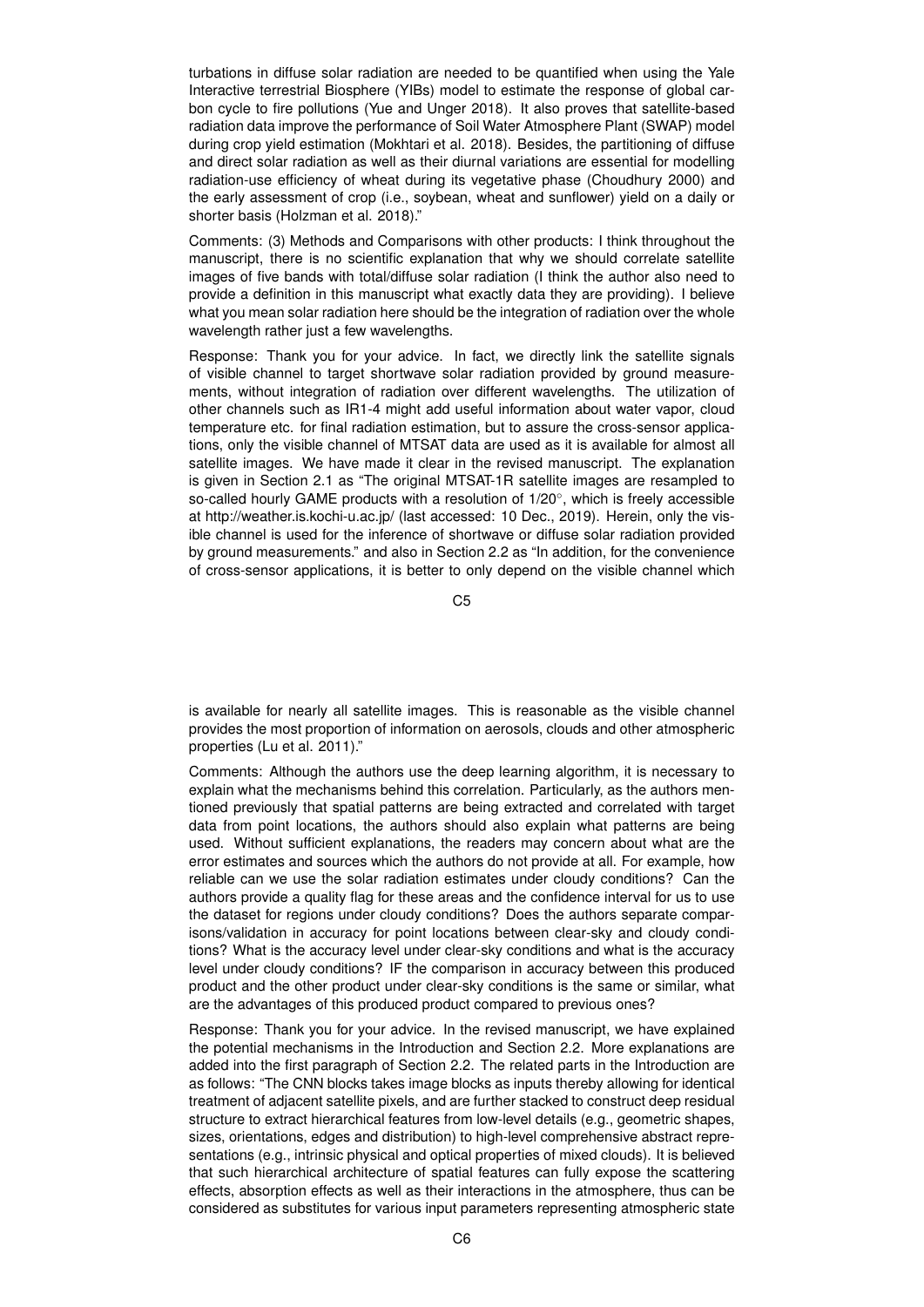in radiative transfer models." The related parts in Section 2.2 are as follows: "Satellite image is regarded as a vivid portrayal of the atmosphere and the surface state, and its recorded signals usually contain information on cloud-radiation interactions and impacts among adjacent locations. Traditional physical algorithms retrieve surface radiation from satellite signals on the basis of various radiative transfer models or their simplified versions, where geometric conditions, atmospheric conditions, and aerosol types should be strictly defined, complex processes such as atmospheric absorption and scattering, and their interactions are needed to be precisely simulated, or clearsky and cloudy retrieval modes are independently developed. Herein, we utilize deep learning technique to directly build the implicit correlations between satellite signals and surface radiation in view of its powerful approximation ability of continuous mapping function. Except that all-sky situations are under a unified framework and tedious intermediate simulations are avoided, different from classical pixel-based retrievals, the CNN blocks are able to deal with spatial adjacent effects of surface radiation, that is, the influence of neighboring pixels on the central point can be taken into account." Although the spatially continuous error estimates are not provided, the validation results at site level shown in figure 8 can be used as a reference for the rational utilization of our datasets. Different from the previous parameterization schemes, we didn't develop independent clear-sky and cloudy retrieval modes separately. The deep network estimates solar radiation under all-sky conditions in a unified manner, and provides reliable results as indicated by Figure 6. As labels indicating a clear-sky or cloudy condition are unavailable for hourly measurements, we didn't carry out separate comparisons during validation. In view of the high precision of our products under all-sky conditions, we suggest users in various fields to use it at ease, but limited within China

Comments: In addition, for the deep learning part, I do not understand why we use 16\*16 pixels. How you get the size determined? Plus, do the radiation measurements from point locations are across all these 16 pixels or just belong to only one of them? I have the impression that because the authors would like to use deep learning, they need to have an image used as input. So, this is a point to area comparison? If so, I

 $C.7$ 

would like to see the authors providing error estimates related to this misrepresentation of points as areas for the produced datasets.

Response: Thank you very much for your advice. Actually, the CNN blocks deal with image blocks of 16\*16 pixels to infer the surface radiation at the location corresponding to the central point of the input image block. Maybe we can call it area-to-point retrieval. We know that there exists a certain spatial scale for ground observations. Multiple reflections and scattering events off the sides of clouds or on the surface lead to significant horizontal photon transport, so that adjacent pixels also influence the measured radiation on the ground. Therefore, it is reasonable to take neighboring pixels into account during radiation estimation of the central location. Here, we expect the CNN blocks can approximate the spatial adjacent effects thereby improving the final accuracy of radiation estimation. We have made it clear in Section 2.2 as "The structure is shown in figure 1b and the detailed configurations are listed in table 1. There are two input pipes: Input1 for MTSAT image blocks and Input2 for additional attributes including the local time (month, day and hour) and location (longitude, latitude and altitude) corresponding to the central point of Input1. The Output can be either GSR or DIF associated with the central point of Input1." and also in the Introduction as "For example, in the presence of broken clouds, multiple reflections and scattering events off the sides of clouds or on the surface would lead to significant horizontal photon transport (Madhavan et al. 2017; Oreopoulos et al. 2000; Schewski and Macke 2003), which makes significant differences when the spatial resolution increases to several kilometres where the surface radiation of an individual footprint under inhomogeneous clouds is relevant to multiple adjacent satellite pixels (Huang et al. 2019). In fact, large biases and uncertainties occur frequently under broken clouds when comparing current high-resolution surface radiation products to quality-controlled ground observations (Deneke et al. 2009; Huang et al. 2016). Therefore, it seems that areato-point retrievals are the optimal solutions. From this point of view, a practical effort has been made in our previous works, where a hybrid deep network mainly consisting of convolutional neural network (CNN) blocks and multi-layer perceptron (MLP) is built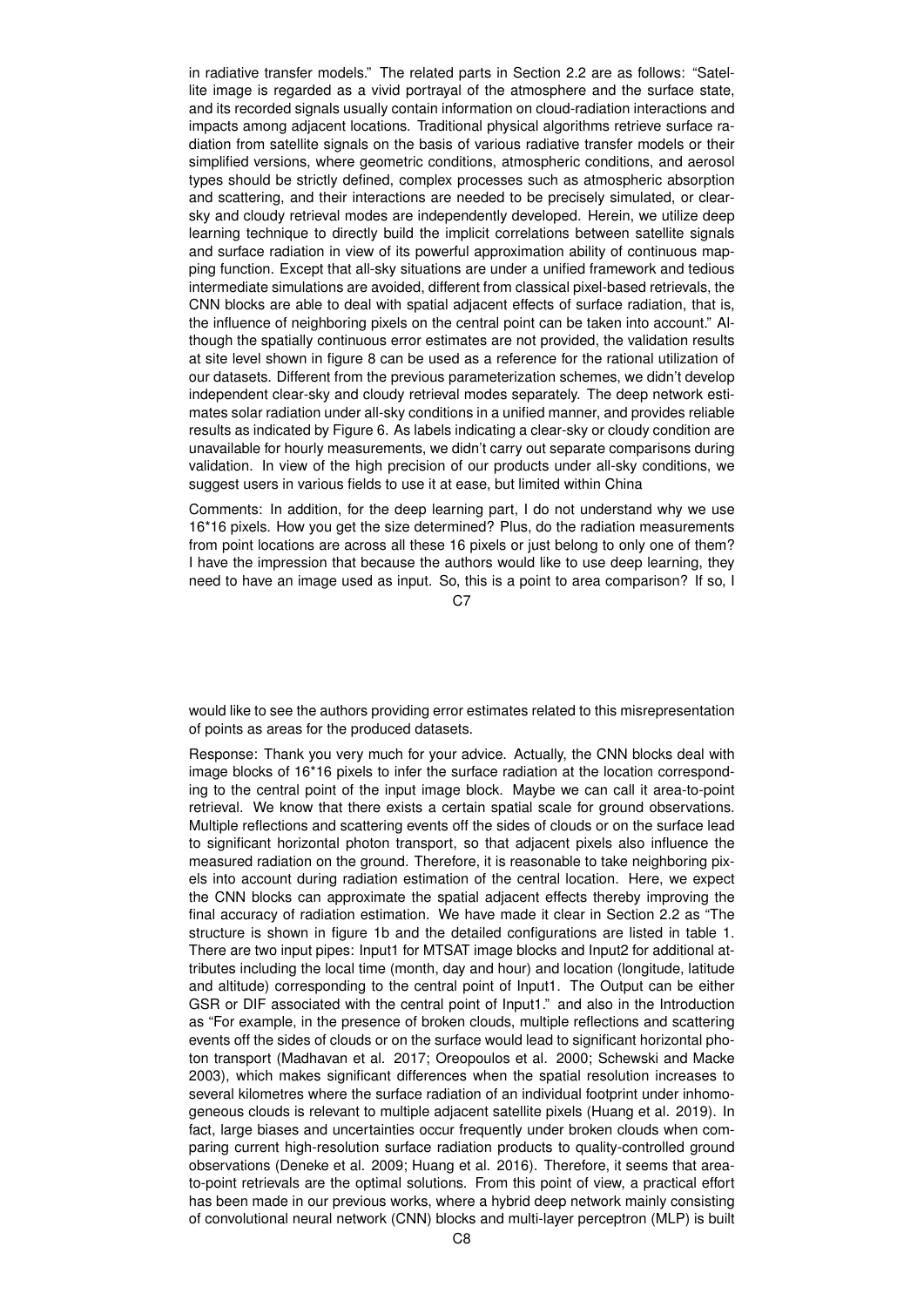to retrieve hourly GSR/DIF from geostationary satellite data (Jiang et al. 2019). The CNN blocks takes image blocks as inputs thereby allowing for identical treatment of adjacent satellite pixels, and are further stacked to construct deep residual structure to extract hierarchical features from low-level details (e.g., geometric shapes, sizes, orientations, edges and distribution) to high-level comprehensive abstract representations (e.g., intrinsic physical and optical properties of mixed clouds)." The previous studies revealed that time series of central point and its neighbouring pixels are most correlative within an extent of approximately 60km for hourly GSR, so the direct size of image block should be 12 \*12. But it does not fit in with the classical size of CNN networks. So we choose the size of 16\*16, thus extra pixels are included which are also helpful for extraction of edge features. More descriptions are added into Section 2.2 in the revised manuscript as "Considering the recommendation that time series of central point and its neighbouring pixels are most correlative within an extent of approximately 60km for hourly GSR (Wyser et al. 2005; Deneke et al. 2009), the input size for CNN is designed as 16  $\times$  16 pixels ( $\sim$  80km  $\times$  80km) around the central location requiring for radiation estimation, slightly larger than recommended 60km to fit in with the classical CNN network structure and meanwhile ensure the extraction of edge features. In addition, for the convenience of cross-sensor applications, it is better to only depend on the visible channel which is available for nearly all satellite images. This is reasonable as the visible channel provides the most proportion of information on aerosols, clouds and other atmospheric properties (Lu et al. 2011)."

Comments: (4) My last concern is that I think the manuscript has duplication issues: some of the figures have been seen previously in your other manuscripts. for example, figure 1, 2, etc (in your recent publications in Renewable and Sustainable Energy Reviews, Volume 114, October 2019, 109327). Also, I would like to mention here that previously you used the ResnetTL, and in this manuscript, it seems that you use a different network structure. So, what is the difference between them? what are the improvements?

C9

Response: Thank you very much for your advice. Actually, the structure of the network in this manuscript is similar to the ResnetTL. In this paper, we extend the ResnetTL to fit the estimation of diffuse radiation through transfer learning, an approach to reuse already gained knowledge to solve different but analogous problems. Therefore, a new deep network for DIF estimation is obtained by fine-tuning ResnetTL using new training samples consisting of ground measured diffuse radiation and the corresponding satellite image block. Both the trained ResnetTL and the network for diffuse radiation estimation are used together to generate our datasets. More explanations are added into the revised manuscript as in the Introduction "In this paper, we extend the previous network for GSR to fit the estimation of diffuse radiation through transfer learning, an approach to reuse already gained knowledge to solve different but analogous problems. A new deep network for DIF estimation is obtained by fine-tuning the GSR network using new training samples consisting of ground measured diffuse radiation and the corresponding satellite image block. After complete learning and optimization, the trained DIF network in combination with previous GSR network is used to generate radiation datasets (GSR and DIF) over China based on Multi-functional Transport Satellites (MTSAT) data.", and also in Section 2.2 as "In the previous work (Jiang et al. 2019), we have built a hybrid deep network for GSR estimation. Herein, we further optimize the GSR model to fit the estimation of diffuse radiation by fine-tuning (refer to Section 2.3). The structure is shown in figure 1b and the detailed configurations are listed in table 1." The used radiation stations are all the same to that in our previous paper. To avoid the duplication issues, we have revised related figures, for example, the background of figure 2 is changed as land cover types that is a perfect way to demonstrate the representativeness of our stations, the graphical structure of the deep network (figure 1b) is expressed in another way. These changes are added into the revised manuscript.

Comments: The authors also need to pay attention to the grammar of the manuscript and the language needs to be further edited.